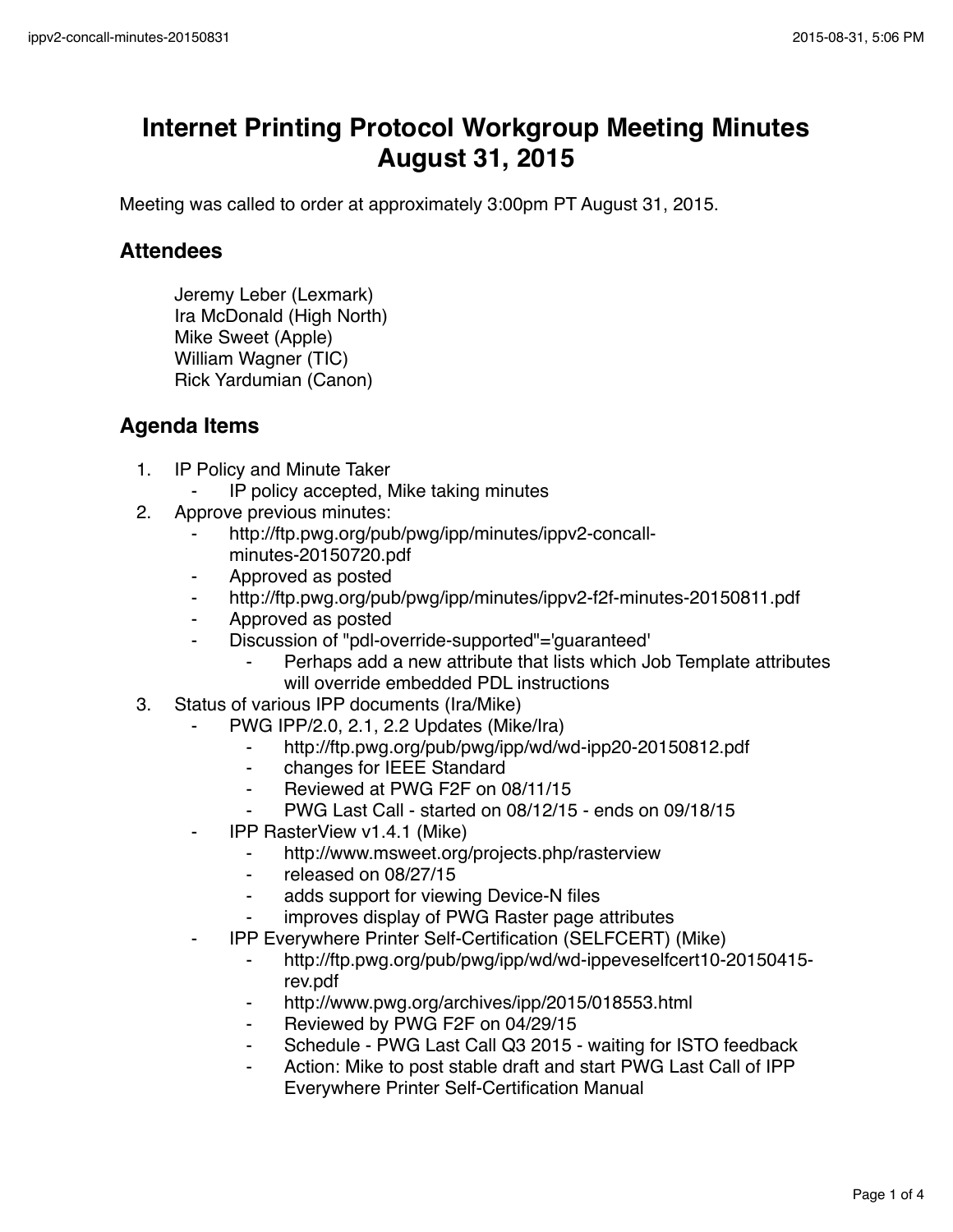- 4. Status of IPP Implementor's Guide v2.0 (IG) (Smith)
	- ⁃ http://ftp.pwg.org/pub/pwg/ipp/wd/wd-ippig20-20150708.pdf
	- ⁃ http://ftp.pwg.org/pub/pwg/ipp/wd/lcrc-ippig20-r2.txt
	- ⁃ http://www.pwg.org/archives/ipp/2015/018554.html
	- ⁃ PWG Formal Vote started on 07/19/15 ended on 08/21/15
	- Success 6 Yes, 2 Abstain, 0 No votes quorum was 7 votes
	- ⁃ Action: Smith/Mike/Ira to prepare final Candidate Standard text for IPP IG 2.0
- 5. Review of IETF IPP/1.1 Updates (Mike/Ira)
	- changes for new IETF Proposed Standard
	- ⁃ Barry Leiba (IETF ART AD) will be AD sponsor note on 07/12/15
	- ⁃ Reviewed by PWG F2F on 08/11/15
	- ⁃ Schedule IETF Last Call Q4 2015 / Q1 2016
	- https://www.ietf.org/internet-drafts/draft-sweet-rfc2910bis-05.txt
		- Global: Change "Foo OPTIONALLY returns/supplies" to "Foo MAY return/supply"
		- ⁃ Global: Change OPTIONAL/MAY to RECOMMENDED/SHOULD as needed to match up with IPP IG2.0 and IPP Everywhere
	- https://www.ietf.org/internet-drafts/draft-sweet-rfc2911bis-04.txt
		- ⁃ Global: Change "Foo OPTIONALLY returns/supplies" to "Foo MAY return/supply"
		- ⁃ Global: Change OPTIONAL/MAY to RECOMMENDED/SHOULD as needed to match up with IPP IG2.0 and IPP Everywhere
		- References: Update IG2 reference
		- ⁃ Section 4.1.6.2: MUST return the status message in the requested language or any of the supported ....
		- Section 4.1.6.3: SHOULD for localizing value
		- Page 40: SHOULD support all previous standards-track versions.
		- Page 42: 1. Validating the format of the document data
		- Section 4.2.5: SHOULD NOT return an attribute multiple times even if requested by the Client
		- Global: Unsupported attributes SHOULD be returned (never MAY/ OPTIONALLY)
		- Global: Rewrite unsupported requested-attributes text, page 60 and elsewhere
		- Page 61: Rewrite printer-stopped job-state-reason paragraph and the one following it
		- ⁃ Global: Search for "necessary" and "only need" and "need only"
		- Section 4.2.9: "If supported, the Printer object MUST accept ..."
		- Global: Search and destroy "It is NOT REQUIRED"
		- For Purge-Jobs and Restart-Job: Move Note: about deprecation to second paragraph
		- Section 5.2.11 (and other media attributes): Point to PWG 5101.1 (MSN2)
		- Page 117: Drop "Most implementation won't bother with this nuance"
		- Section 5.3.10: SHOULD localize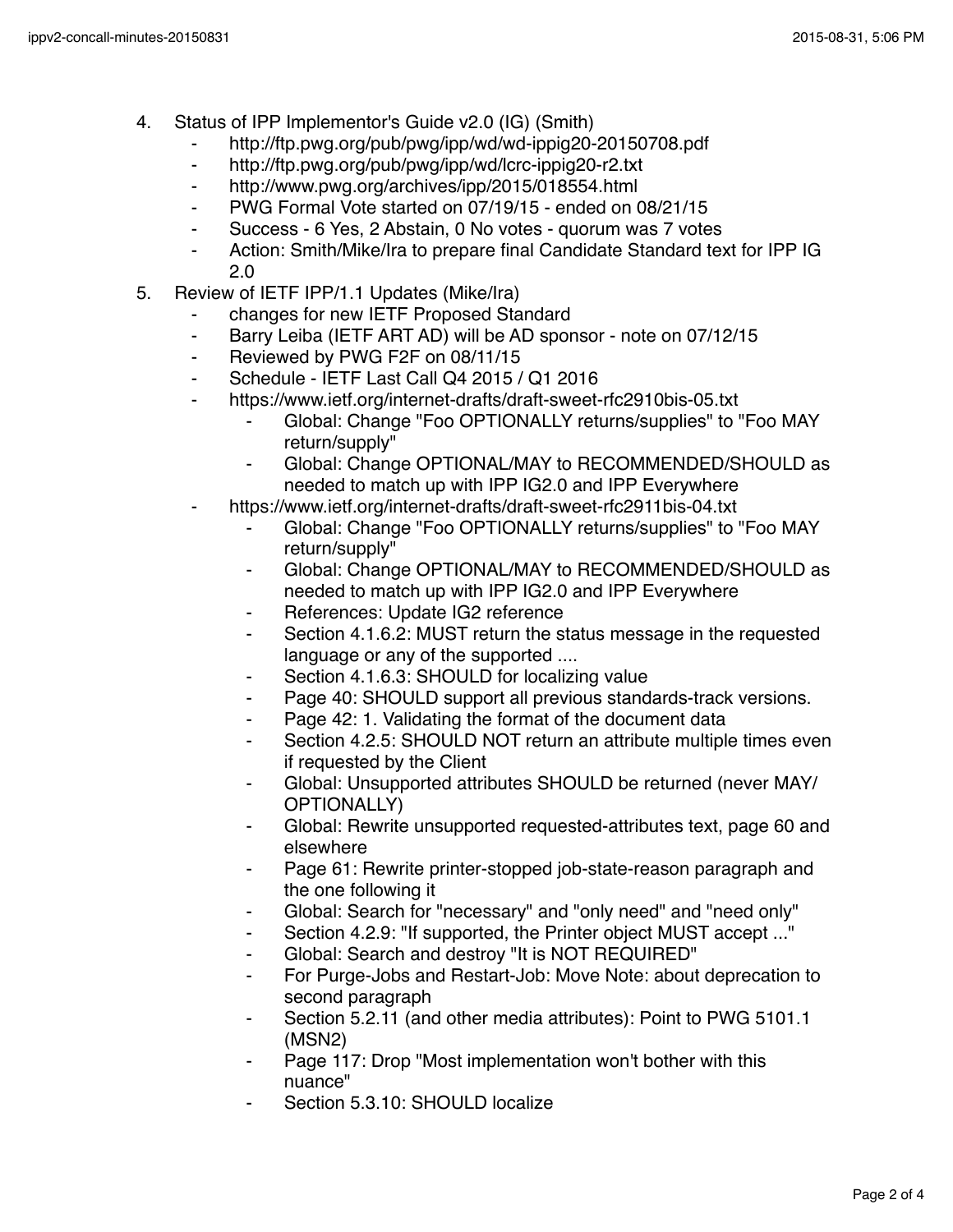- Section 5.3.13: SHOULD set
- time-at-xxx values  $< 0$ : change to SHOULD BE 0 to indicate that the event ... unless the exact number of seconds is known
- Section 5.4.11: Update to point to 3995: updated continuously if notifications are supported
- 'shutdown' printer-state-reason on page 140: reword "is no longer shutdown" bit
- Page 150: Reword "The Client MUST NOT expect ..."
- Page 152: Reword "MAY omit" and prior paragraph
- ⁃ Section 6, page 157: Drop last two sentences
- ⁃ Global: Change "IPP object" to "Job" or "Printer" as appropriate
- ⁃ Drop type3, change to type2
- Drop B.1
- Maybe move other terms up to beginning
- 6. Review of IPP System Service (Ira/Mike)
	- http://ftp.pwg.org/pub/pwg/ipp/wd/wd-ippsystem10-20150831-rev.pdf
	- ⁃ Interim draft need to add operation and attribute details
	- ⁃ Reviewed by PWG F2F on 08/11/15
	- Schedule Prototype draft in Q4 2015
	- ⁃ Abstract: Reference CLOUD/INFRA
	- ⁃ Drop 5.2 and 5.7
	- Section 6.9.1:
		- ⁃ attributes-charset and attributes-natural-language are a MUST per RFC 2911
		- Mention subset of printer attributes (LDAP set)
		- Do we need this operation? Needs further discussion since similar information is already available in the service-configured-printers attribute (is Get-System-Attributes a user operation, or admin/ operator only?)
	- Is the system service primarily an operator/admin service?
		- ⁃ Most operations are
		- ⁃ Needs some scoping/discussion
		- Resource operations need discussion, too...
		- ⁃ determine what attributes of the system service object need to be accessed by end users, provide operation(s) for accessing them
	- Stopped at section 6.9.1

## **Next Steps / Open Actions**

- Next conference calls September 21 and October 5, 2015 at 3pm ET
- Continue discussion and scoping of System Service operations and attributes
- Action: Mike to post stable draft and start PWG Last Call of IPP Everywhere Printer Self-Certification Manual
- Action: Smith/Mike/Ira to prepare final Candidate Standard text for IPP IG 2.0
- Action: Mike to post updated stable draft of IPP/2.0 and start PWG Last Call ending September 18 (DONE)